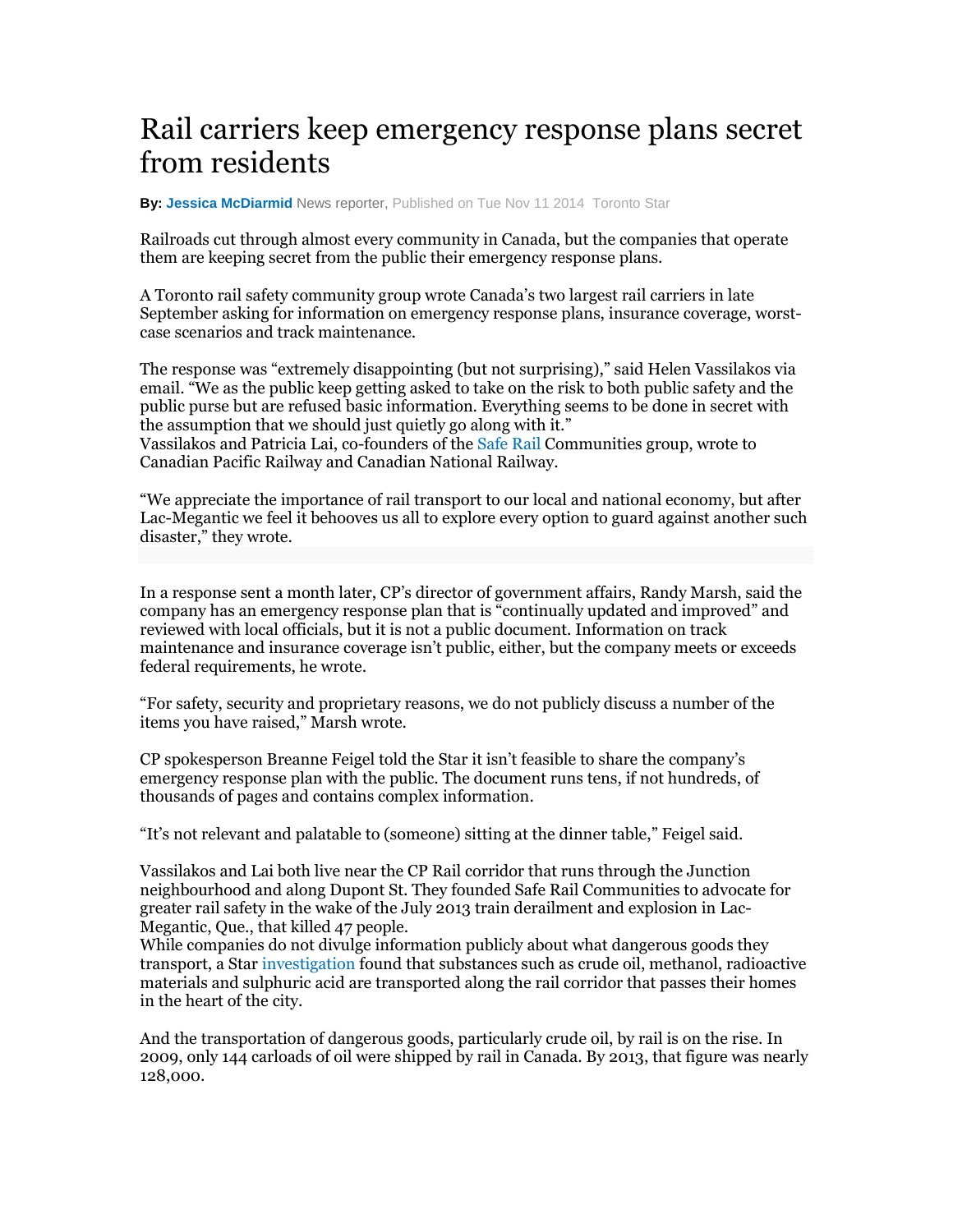Late last year, Transport Canada ordered railways to provide historical, aggregate data to municipalities to help them prepare for emergencies, information CN and CP have said they already provided upon request. But municipal officials who receive that information are sworn to strict confidentiality. Companies argue that sharing the information publicly would threaten security and potentially harm business.

Transport Canada did not answer questions about the rationale behind not releasing emergency response plans, instead sending information about the 2013 order that required companies to share dangerous goods information with municipalities. The department said that in the event of an incident, its emergency response centre, CANUTEC, would provide first responders with advice.

Transport Canada does not require railways to disclose their insurance coverage, as it is considered commercially sensitive. Nor does the department release information on track maintenance and inspections reports, as they contain what is considered third-party and commercial information.

(Mobile/tablet users, tap here to learn more about dangerous goods evacuation zones.)

Peggy Nash, the NDP MP for Parkdale-High Park, said people in the community want basic information about the goods moved past their homes and what to do if there is an emergency.

"People are looking for some guidance ... They are also looking for reassurance," said Nash. "They have discovered there is a very real danger."

Feigel, who did email the Star additional information on the notification process the company would use if an accident occurred, as well as data on track inspections, said the company shares its emergency response plan with local responders, as well as providing training, and there are detailed processes and protocols in place to deal with an emergency. In the event of an incident that threatened the public or the environment, local responders would assume command and CP would assist with rail expertise and extra resources as needed, said Feigel.

The company has trained more than 700 Toronto firefighters, and its fire chief is an expert in fighting crude-oil fires, with 25 years of experience in the oil fields of Alberta, said Feigel.

Feigel said Marsh attended the September meeting organized by Nash in Toronto for concerned community members and answered 80 per cent of the questions from the room.

"It's a really well-regulated, well-run, safety-conscious industry that had a really awful event occur," said Feigel.

"We are doing our due diligence. We are doing it properly."

CN spokesperson Mark Hallman told the Star, via email, that the company has taken steps to improve safety following the Lac-Megantic disaster, such as acquiring new defect-monitoring equipment, conducting risk assessments of rail corridors and urging mutual aid protocols for emergencies. The company has \$1.24 billion in accident liability insurance and a "strong, comprehensive emergency response plan," said Hallman. CN sent a similar response to Safe Rail Communities after being contacted by the Star.

When asked to clarify whether CN would share emergency response plans or worst-case scenarios publicly, he said the company had nothing further to add.